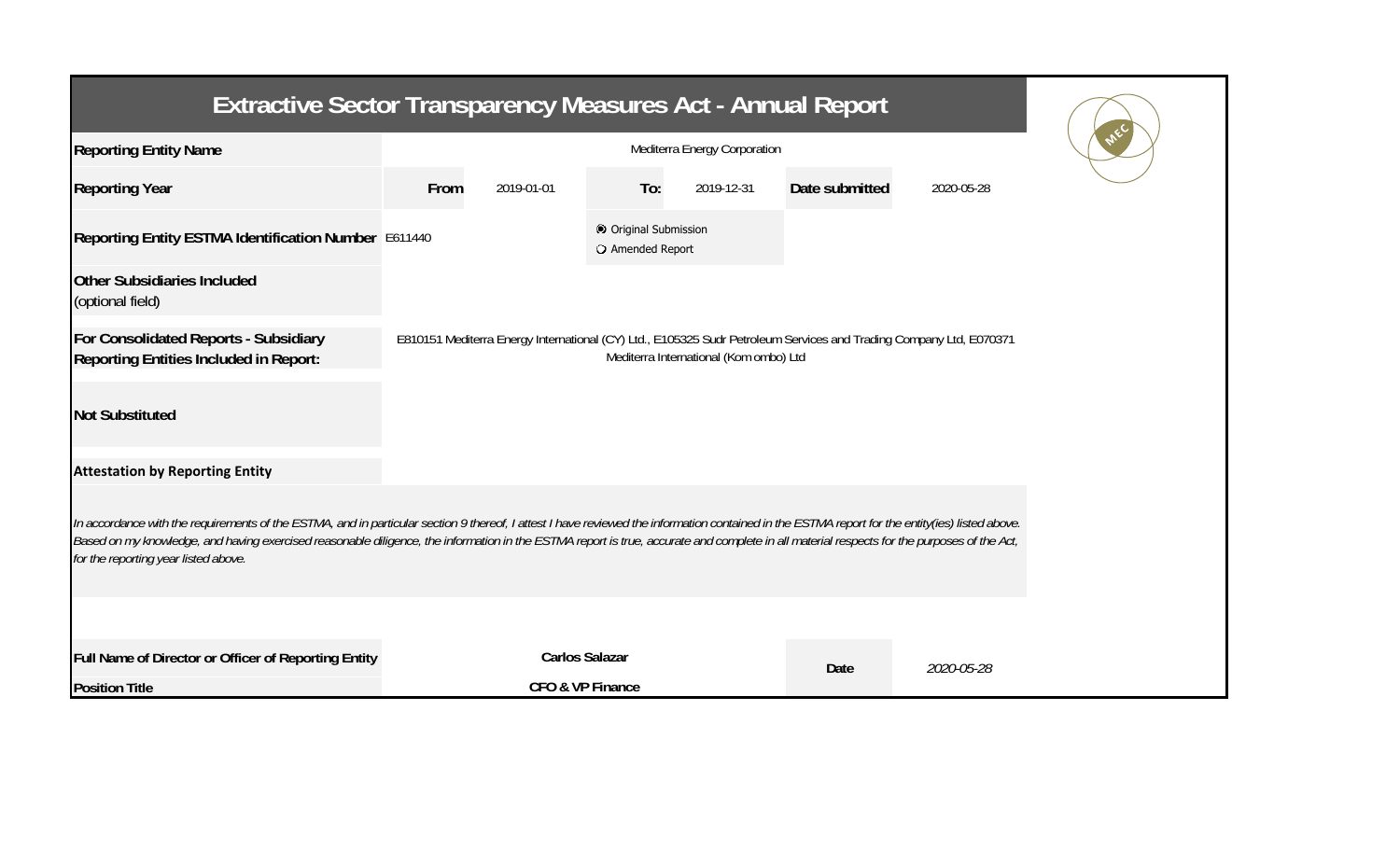| <b>Extractive Sector Transparency Measures Act - Annual Report</b>                                                                                                                                           |                         |              |                                                |            |                                                     |                               |                  |                               |                      |                                                                                                                                                                                                                                                                                                                                                       |
|--------------------------------------------------------------------------------------------------------------------------------------------------------------------------------------------------------------|-------------------------|--------------|------------------------------------------------|------------|-----------------------------------------------------|-------------------------------|------------------|-------------------------------|----------------------|-------------------------------------------------------------------------------------------------------------------------------------------------------------------------------------------------------------------------------------------------------------------------------------------------------------------------------------------------------|
| <b>Reporting Year</b><br><b>Reporting Entity Name</b><br><b>Reporting Entity ESTMA</b><br><b>Identification Number</b>                                                                                       | From:                   | 2019-01-01   | To:<br>Mediterra Energy Corporation<br>E611440 | 2019-12-31 |                                                     | <b>Currency of the Report</b> | <b>USD</b>       |                               |                      |                                                                                                                                                                                                                                                                                                                                                       |
| Subsidiary Reporting Entities (if E810151 Mediterra Energy International (CY) Ltd., E105325 Sudr Petroleum Services and Trading Company Ltd, E070371 Mediterra International (Kom<br>ombo) Ltd<br>necessary) |                         |              |                                                |            |                                                     |                               |                  |                               |                      |                                                                                                                                                                                                                                                                                                                                                       |
| Country                                                                                                                                                                                                      | Payee Name <sup>1</sup> | <b>Taxes</b> | Royalties                                      | Fees       | Payments by Payee<br><b>Production Entitlements</b> | <b>Bonuses</b>                | <b>Dividends</b> | Infrastructure<br>Improvement | Total Amount paid to | Notes <sup>34</sup>                                                                                                                                                                                                                                                                                                                                   |
|                                                                                                                                                                                                              |                         |              |                                                |            |                                                     |                               |                  | Payments                      | Payee                |                                                                                                                                                                                                                                                                                                                                                       |
| Egypt                                                                                                                                                                                                        | Government of Egypt     | 400,000      |                                                | 60,000     | 39,420,000                                          |                               |                  |                               |                      | All amounts are presented in US dollars and have been<br>rounded to the nearest \$10,000. Production Entitlements<br>39,880,000 are presented as royalties in the Company's consolidated<br>financial statements. Amounts have been converted to<br>USD, by converting the payments at the exchange rate<br>existing at the time the payment is made. |